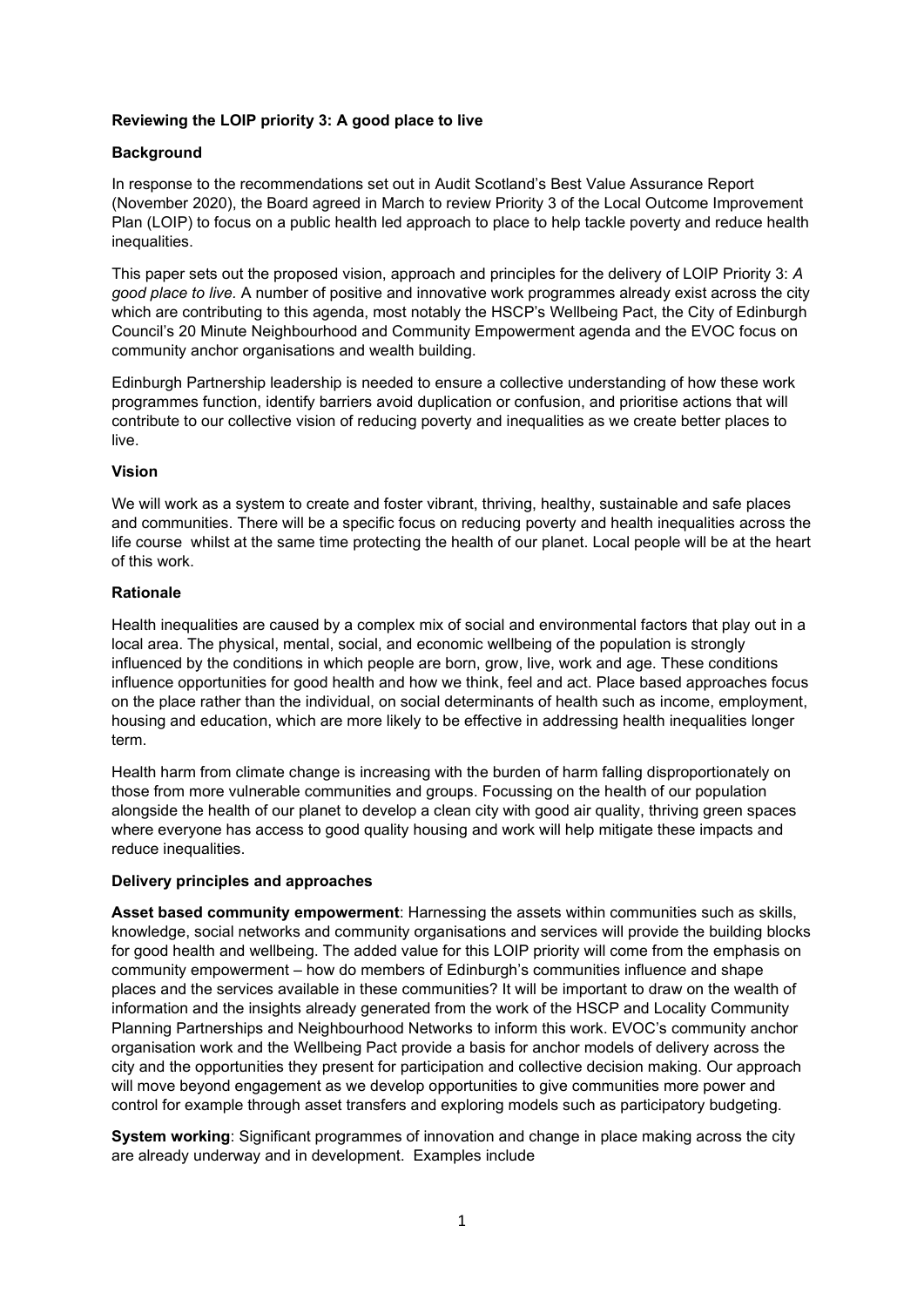- **The Edinburgh PACT** led by EHSCP and aiming to develop a modern relationship between providers and citizens to maximise wellbeing, prevent crisis and support people to manage their health and personal independence.
- **20 minute Neighbourhoods** Acting on the recommendations of the Edinburgh Poverty Commission and the Edinburgh Climate Commission, the programme aims to support people in Edinburgh to live well locally, giving residents the ability to meet most of their daily needs from within their own community by building on models of shared service delivery with public, private and voluntary sector partners.
- **Thriving Places** proposes a far-reaching re-shaping of the relationship between Edinburgh Partnership partners and city residents. Built around community anchor organisations and networks, the proposals envisage a careful and thorough process of codesign with Edinburgh's community & voluntary sector, and people in communities, ensuring there is no wrong door, but multiple doors, for children and families or older people, different for each person, requiring local collaboration. The city benefits from an abundance of Arts & Culture venues and opportunities. Connecting and creating opportunities for local people to engage in arts and culture will positively impact their health and wellbeing and strengthen their sense of connection.
- **Community Wealth Building** All these approaches have links with and relationships to the building of a deep focus on improving inclusion, wellbeing, citizen engagement and ownership of local communities. Building on these principles, the development of a new Edinburgh Economy Strategy outlines proposals for Community Wealth Building approaches to maximise local impacts of public sector procurement and commissioning activity, make socially productive use of land and property, and ensure fair employment and just labour markets operate in Edinburgh communities.

Edinburgh Partnership leadership is needed to co-ordinate, streamline, and enhance the work being carried out under each of these workstreams.

**Place based planning**: Building upon and drawing together the work of the Neighbourhood Networks and priorities set out in the Local Implementation Plans. Our approach will be intelligence driven and needs led to ensure that we develop and deliver interventions based on the specific needs of the local community, add value to existing work and direct resources to those with greatest capacity to benefit. We will use existing and new data and intelligence from a range of sources including the Joint Strategic Needs Assessment, Edinburgh Citizen Survey and Edinburgh by Numbers alongside conversations with local communities to help us understand the relative needs of local people and communities and to inform the targeting of resources to geographically defined communities and communities of interest. Working with the private sector to facilitate the establishment of good local shops, businesses and cafes whilst building employment opportunities will help to foster a sense of place.

**Public Health informed**: The alignment of public health resource to the partnership will provide dedicated public health capacity to support, inform and where appropriate lead the ongoing development, delivery and evaluation of the work.

**Focus on sustainability**: We will work to the principles for climate action set out in the Edinburgh City Climate Strategy. Ensuring we actively support measures that deliver clean air and reduce environmental impacts for example through the development of thriving green spaces and active travel, warm homes and local jobs contributing to our journey towards a net zero city by 2030.

**Focus on poverty**: In line with the core priority of the Local Outcome Improvement Plan, this work is critical to success in meeting the Partnership's commitment to eradicate poverty by 2030. Most specifically, the work will take a life course approach to meet the call to action made by Edinburgh Poverty Commission for a radical new operating model for all public services in Edinburgh focused on preventing poverty and delivering whole household support embedded within local communities.